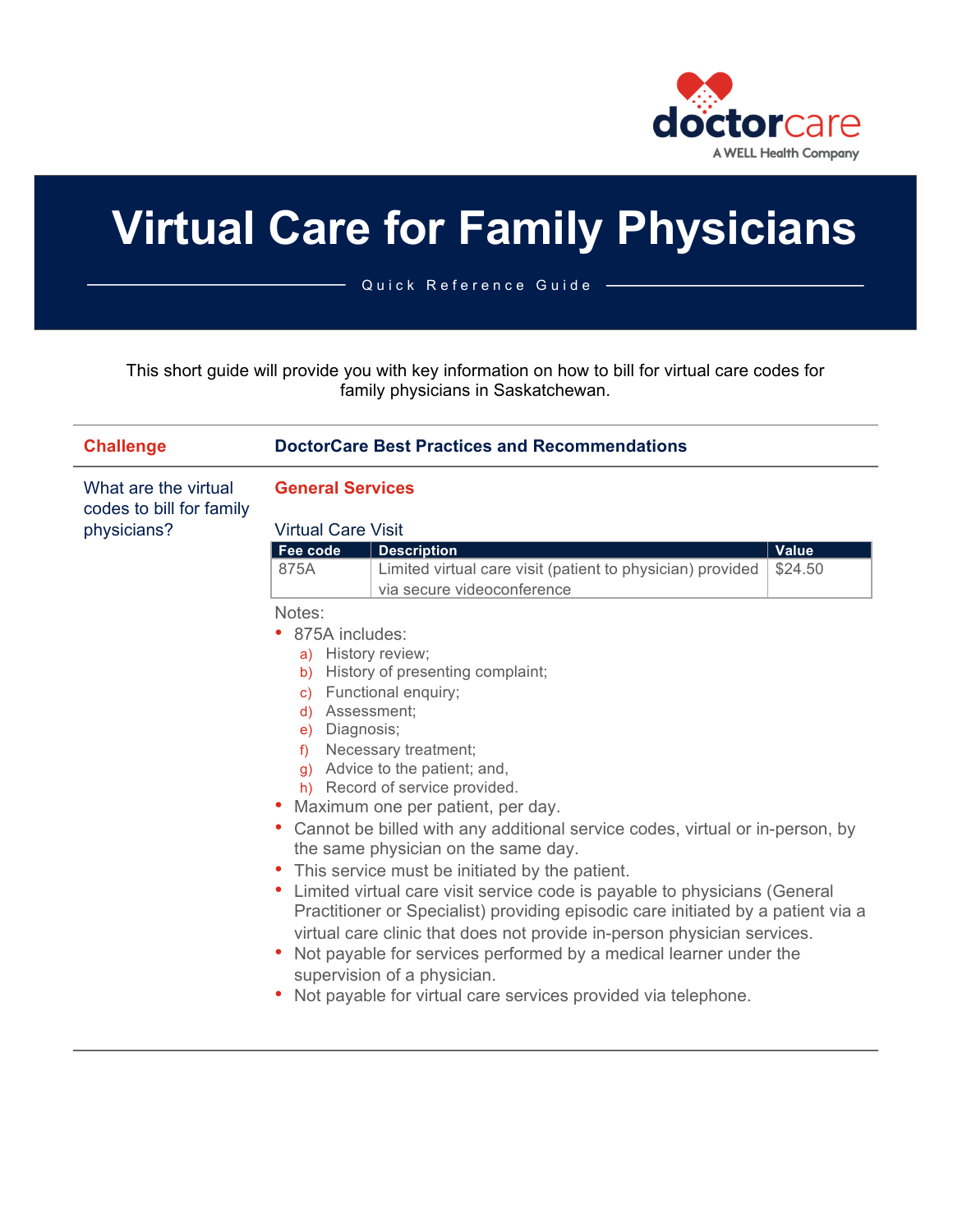

# **Challenge DoctorCare Best Practices and Recommendations**

What are the virtual codes to bill for family physicians? (continued)

# **General Practice**

## Virtual Partial Assessments

| Fee code | <b>Description</b>                                                                                                                                | Value |  |
|----------|---------------------------------------------------------------------------------------------------------------------------------------------------|-------|--|
| 805B     | Virtual partial assessment or subsequent<br>virtual visit provided via telephone or secure<br>videoconference                                     | \$35  |  |
| 855B     | Virtual partial assessment or subsequent<br>virtual visit provided via telephone or secure<br>videoconference, involving a specialist<br>referral | \$35  |  |

Notes:

- 805B and 855B includes:
	- a. History review;
	- b. History of presenting complaint;
	- c. Functional enquiry;
	- d. Assessment;
	- e. Diagnosis;
	- f. Necessary treatment;
	- g. Advice to the patient; and,
	- h. Record of service provided.
- Use 855B instead of 805B for a virtual visit where a specialist referral is made and continue using 805B for virtual visits where a specialist referral is not made.

# Virtual Consultations

| Fee code | <b>Description</b>                             | Value   |
|----------|------------------------------------------------|---------|
| 809B     | Virtual consultation provided via telephone or | \$67.50 |
|          | secure videoconference                         |         |
| 811B     | Repeat virtual consultation provided via       | \$32.75 |
|          | telephone or secure videoconference            |         |

Notes:

- 809B includes:
	- a) All visits necessary;
	- b) History;
	- c) Review of laboratory and/or other data; and
	- d) Written submission of the consultant's opinion and recommendations to the referring doctor.
- 811B includes a formal virtual consultation for the same or related condition repeated within 90 days by the same physician. Repeat virtual consultation is only to be billed when it is generated by a new formal request by the referring physician. It should not be used for routine virtual follow-up of the patient for which service code '805B' "Virtual partial assessment or subsequent virtual visit" is appropriate.